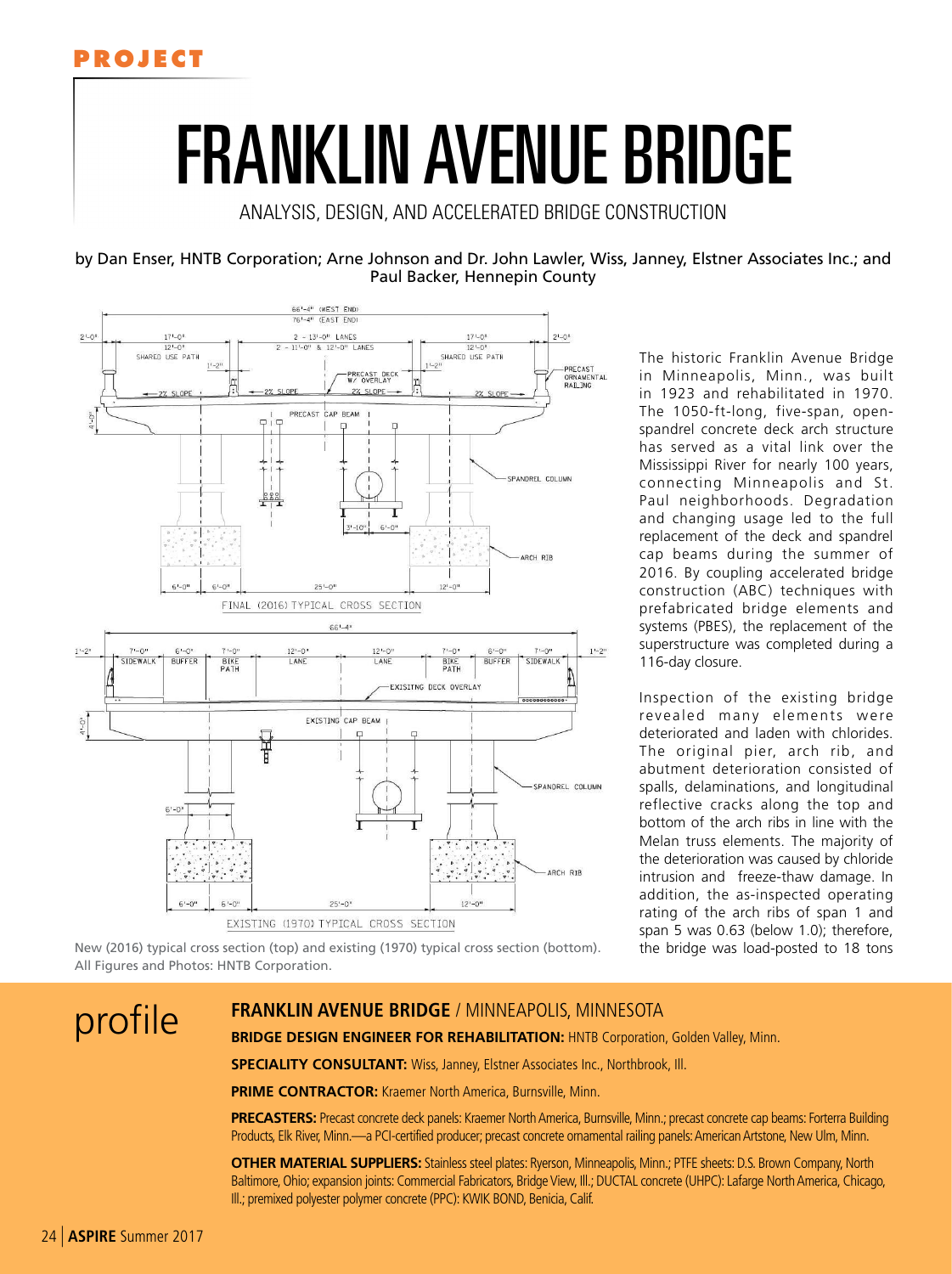

Bridge span layout with existing and proposed joint locations and deck-to-cap beam bearing conditions (E = expansion; F = fixed).

(two-axle, single-unit), 32 tons (threeaxle, tractor-trailer), and 32 tons (fouraxle, tandem). Extensive degradation of major bridge elements, together with low load postings, warranted full replacement of the deck and spandrel cap beams.

Closing the bridge for an extended period would have created major hardship to the traveling public. After consideration of the structural system and user impacts, the owner, Hennepin County, elected to use ABC methods and PBES to accomplish a short period of full closure in the summer, when activities at the nearby University of Minnesota and Augsburg College were reduced. The local community supported this full closure as opposed to the prolonged construction period associated with cast-in-place construction.

With the decision to close the bridge for four months to accelerate construction, PBES became the logical solution. Precast concrete spandrel cap beams, deck panels, and ornamental railing were chosen as the PBES.

#### **Improvements to the Structure**

Reduction in the number of expansion joints was critical to extend the life of the structure. The greatest levels of degradation were found at the 15

existing expansion joints, which had allowed chloride-laden water direct access to the underlying, non-airentrained original concrete elements. Reducing the number of expansion joints required a radical revision of the structural connectivity between the deck and cap beams. By allowing the deck to translate over the spandrel columns, the thermal forces within the spandrel columns and arch rib were greatly reduced. Releasing the connection between the deck and cap beams required a reliable, low-friction bearing assembly that would accommodate the translation associated with thermal movements.

A sliding-plate joint was developed, consisting of a polished stainless-steel plate embedded in the underside of the deck panels that slid on polytetrafluoroethylene (PTFE) bearing sheets recessed into stainless steel plates on top of the precast concrete cap beams. This innovative detail supported the deck loads and allowed the precast concrete deck panels to slide over the cap beams, offering minimal resistance to longitudinal translation.

Detailed structural models were developed to evaluate the outcome of the proposed approach and to predict the built-up forces within the system in both restrained and released configurations. Results from this parametric comparison strongly supported releasing the deck from the cap beams. While 15 of the existing expansion joints were removed, six were installed away from the substructure elements, reducing deterioration potential and extending bridge service life.

Restoring the original 1923 spandrel columns in spans 1 and 5, which had been removed during the 1970 rehabilitation, addressed the unbalanced flexural demand on the arch ribs by establishing a more uniform loading on the arch ribs. The effort resulted in increasing the operating load rating factor from 0.63 to 3.62.

In addition, the following improvements were made to the structure:

- The bridge cross section was revised to accommodate a multimodal facility.
- Spandrel cap beams with historic scroll ends were used.
- Full-depth precast concrete deck panels were joined with ultra-highperformance concrete (UHPC).
- A premixed polyester polymer concrete (PPC) overlay was installed to protect the deck panels and construction joints from water ingress.
- Ornamental railing panels replicated the original 1923 design.

#### HENNEPIN COUNTY, OWNER

**BRIDGE DESCRIPTION:** Historic 1050-ft-long, five-span, open-spandrel concrete deck arch bridge built in 1923 over the Mississippi River; each arch rib contains a Melan lattice truss.

**STRUCTURAL COMPONENTS:** Three-hundred-fifty 14-in.-thick full-depth precast concrete deck panels; 33 precast concrete spandrel cap beams; 10 precast concrete pier cap beams; 163 precast concrete ornamental railing panels; 167 cast-in-place concrete pilasters; 350 yd<sup>3</sup> ultra-high-performance concrete; 2200 ft concrete parapet, 66,500 ft<sup>2</sup> polyester polymer concrete

#### **BRIDGE CONSTRUCTION COST: Bid: \$43,097,946.99 (\$590/ft<sup>2</sup>)**

**AWARDS:** ACEC National Honor Award; ACEC Local Grand Award; APWA Local and National Project of the Year; 2016 MnDOT AGC MN Bridge Construction Award; 2017 MN Environmental Stewardship Award by MnDOT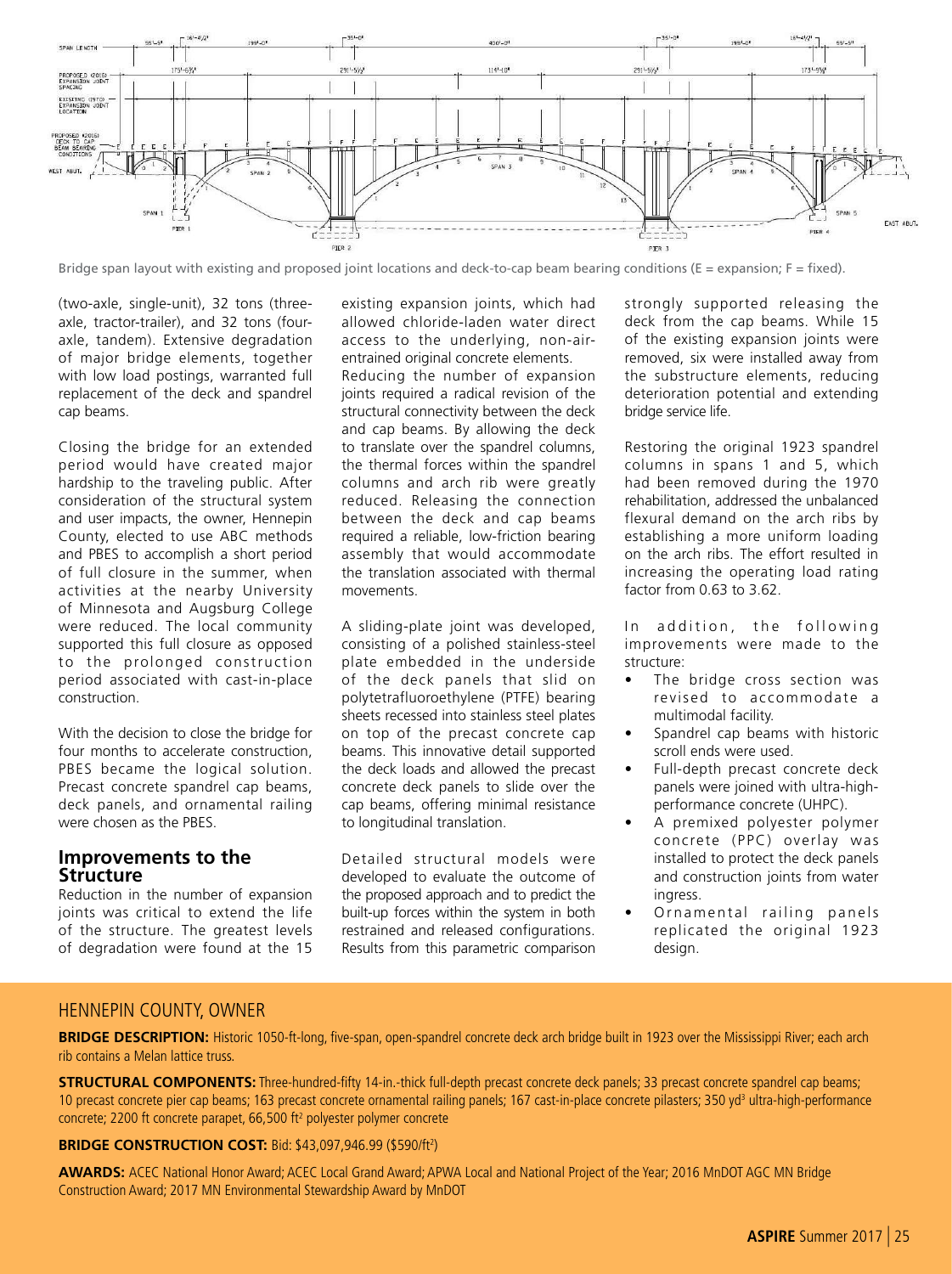

Typical sliding-plate joint and precast concrete deck panel joint.

#### **Precast Concrete Elements**

#### **Deck Panels**

Three types of full-depth precast concrete deck panels were designed: expansion, sliding, and fixed. The panel length matched the spacing between spandrels, with the maximum length being 27 ft 11½ in. The panel width was 8 ft 9 in., to permit off-site casting and delivery to the bridge site.

The contractor fabricated the 350 reinforced concrete deck panels at a casting yard located approximately one mile upstream of the bridge. The proximity of the bridge allowed for barging the deck panels, thus mitigating logistical transportation problems and risks during the closure period. The yard was approximately 4.5 acres and consisted of five custom-made casting beds in conjunction with a custom-built steam-cure system that allowed the general contractor to fabricate up to 30 precast concrete deck panels per week. Rigorous quality control and assurance measures ensured that each unique deck panel would fit into its respective location.

#### **Spandrel Cap Beams**

The cap beams were designed as reinforced concrete elements. The spandrel cap beams were fabricated at a Fortera building products manufacturing facility in Elk River, Minn., and the cap beams over piers were fabricated by the contractor. To facilitate the ABC approach, embeds to support temporary works and cap beam connectivity to spandrel columns were incorporated into the design. Cap beams at sliding and expansion joints had stainless-steel plates embedded in the top of the cap beam, with a recess of 1/8 in. for the PTFE sheets.

Connecting the new cap beams expediently to the existing spandrel columns was critical. Developing a fully integral connection was not feasible, so a quasi-fixed connection was established by drilling and using epoxy adhesive to install reinforcing bars in the existing spandrel columns. A drill depth of 3 ft 6 in. was specified to provide adequate development of the new reinforcement in the existing concrete. For the other end of the connection, 2-in.-diameter corrugated plastic (HDPE) ducts, typically used for post-tensioning, were placed in the precast concrete cap beams during fabrication.

#### **Ornamental Railing Panels**

Precast concrete ornamental railing panels were designed and fabricated to replicate the original 1923 design. The panels were connected to steel posts that were then connected to the deck. Each post was located at an ornate pilaster. Once the railing panels were installed, concrete was placed in the hand-formed pilaster, encapsulating the post and the end of each precast concrete railing panel.

### **Use of Innovative Materials**

Innovative materials made the Franklin Avenue Bridge project feasible. UHPC allowed the deck to be continuous over the supporting cap beams with narrow joints between deck panels. The new cap beams, at 2 ft 6 in. wide, would not have accommodated traditional reinforcement bar splices without significant additional falsework. The rapid strength gain of UHPC allowed the contractor to move swiftly to the next erection step. The physical properties of UHPC, together with its material characteristics, provided a perfect application for this material. It is the first project in Minnesota to use UHPC to join deck panels and the second largest application of UHPC in the United States.

The PPC overlay provided a durable roadway surface with minimal dead load, allowed construction equipment on the bridge four hours after placement, and provided a waterproofing system to protect the deck panel joints.